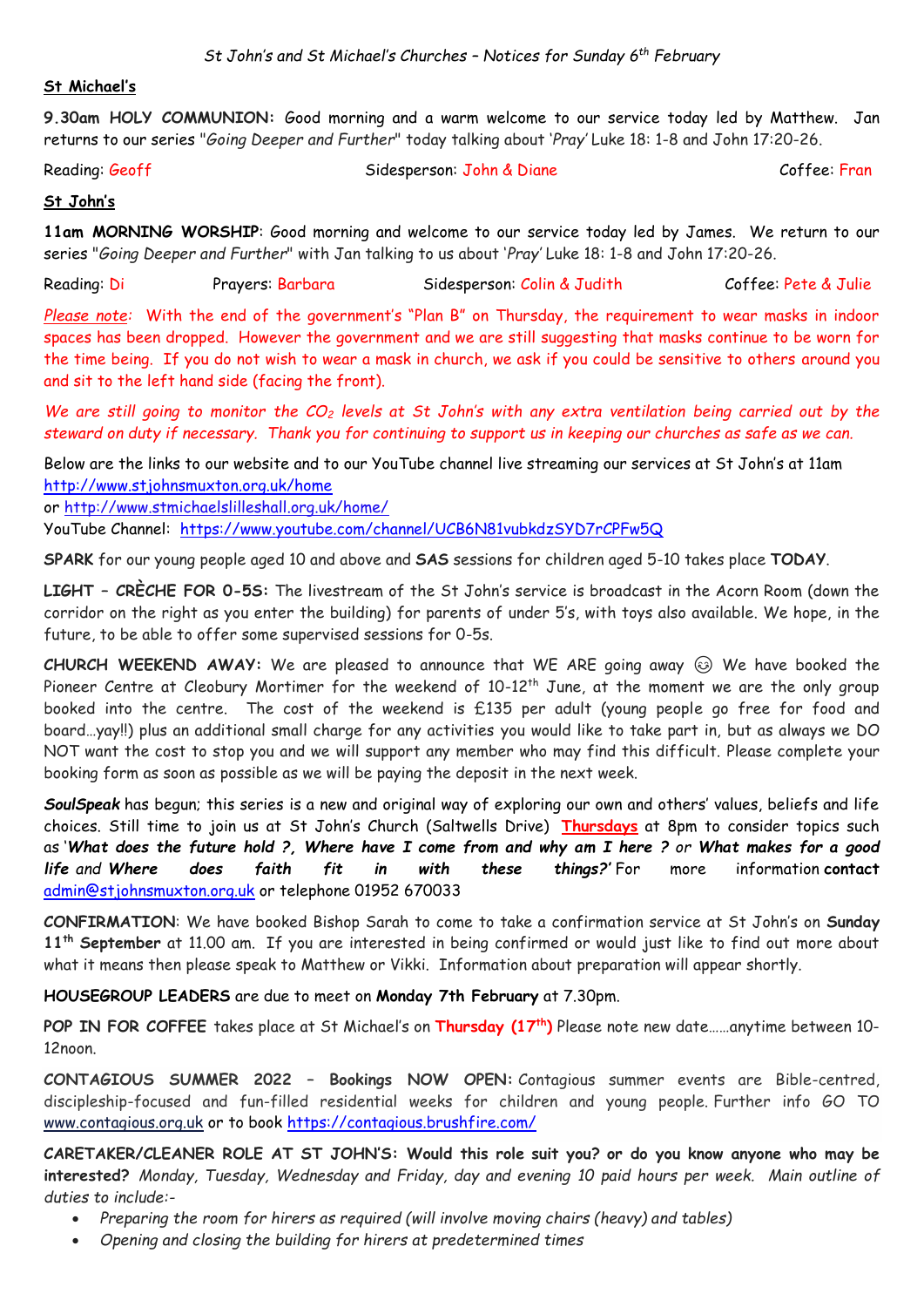#### • *General cleaning*

*Please contact the church office for further details 670033 or [admin@stjohnsmuxton.org.uk](mailto:admin@stjohnsmuxton.org.uk)*

**YOUTH - FILM FEST 2022:** We are back this year with our popular **FILM FEST** for our young people. We plan to hold this event from **8pm Friday 18th to Saturday 19th February 8am**. Forms available now.

Our next reflective **HEALING SERVICE** takes place on **Sunday 20th February** 6.30pm at St John's.

**BAKERS WANTED:** Do you like baking and would like to earn a little bit of pocket money with a great social outlet. Newport Indoor Market is looking for bakers. Please speak to Naomi on 670031 for further information.

**CARE FOR THE FAMILY:** Back by popular demand, *Date Night in a Box* is the perfect chance for couples to do just that. This date night with a difference is everything couples need to start 2022 on the same page – they will even send out a mystery box of goodies to enjoy on the night and spark inspiration for future dates throughout the year. Pick a date night that suits you or give the gift of quality time to someone special this Valentine's Day with a *Date Night in a Box* gift voucher. [Click here for information](https://www.careforthefamily.org.uk/events/events-online-2/date-night-in-a-box?utm_source=DNIAB_EM1&utm_medium=DNIAB_EM1&utm_campaign=DNIAB_EM1 ) <https://www.careforthefamily.org.uk/events/events-online-2>

**DATE FOR YOUR DIARY: CAP Sunday 6th March** with pancakes - **FAIRTRADE FORTNIGHT** 21st Feb – 6 th Mar

| <b>Services and Rotas for next Sunday (13th)</b>                                     |                                             |
|--------------------------------------------------------------------------------------|---------------------------------------------|
| SML - 9.30am Morning Worship and 6.30pm Holy Communion and SJM - 11am Holy Communion |                                             |
| St John's                                                                            | St Michael's                                |
| Reading: Roger                                                                       | Reading: Angie                              |
| Prayers: Jane E                                                                      | Sidesperson: 9.30am Geoff and 6.30pm Jean M |
| Communion (assisting if required): Barbara                                           | Coffee: Dave & Sue                          |
| Sidesperson: Chris K                                                                 |                                             |
| Coffee: The Attrell family                                                           |                                             |

## *Mark 11:24*

*Therefore I tell you, whatever you ask for in prayer, believe that you have received it, and it will be yours.*

# **REGULAR GROUPS/MEETINGS/RESOURCES/INFORMATION**

**TINY TOTS:** A Toddler group for parents/carers of under 5's taking place on Tuesday mornings from 10am during term time.

**Calling all walkers!** We meet on a **Wednesday 10am** at St John's for a gentle, local walk of around an hour. All are welcome. Please contact Jo Lefroy for any further information on 01952 604281.

**FROGS**: We would like to invite our young people to attend FROGS. This is a youth group which is held weekly at St Swithun's church in Cheswardine. We have been working closely with FROGS for many years as we have attended Quinta together. Colin Barnett, a member of St Michael's, is currently a leader there. They meet **every Tuesday from 7.30-9pm,** for secondary school pupils and sixth formers. Please see Kathy or Matthew for information.

**WORSHIP, LUNCH & MUSIC** takes place on the **first Thursday** of each month except January and August and weekly during Lent 12noon at St Michael's. (Wednesday 2<sup>nd</sup> March – Ash Wednesday then weekly during Lent)

POP IN FOR COFFEE held at St Michael's on the 2<sup>nd</sup> Thursday of the month 10-12noon. (No pop in during Lent)

**FORGET ME NOT FILMS:** Takes place usually on the **3 rd Thursday** of the month. The film will start at 10 am please arrive any time from 9.45 am. If you have any questions, or to let us know you are coming, please contact Jo Lefroy on 01952 604281 or via the church office. (17th February)

**JOIN US 4 A CUPPA!** A monthly coffee morning held at St John's on a Friday between 11am - 1pm. Litter pickers are also invited to meet just before, litter pick the local area then return for a well earned cuppa! (18<sup>th</sup> February)

**sub:Zero/sub:Extra** our Youth Café currently held monthly on a Friday from 4pm (sub:Zero) and 6pm (sub:Extra).  $(4^{\text{th}}$  + 18<sup>th</sup> February)

**EARLY MORNING PRAYERS:** Are you an early bird? A group of us pray for the work of the church at 7.30am **every Thursday** morning. Join us for half an hour or part of the time on Zoom. Contact Matthew for the link.

Please join us for **Bible Reading/Discussion/Prayer** via **Zoom**, weekdays at 9am. The best way to access these is through the "Daily Prayer" app. available from The Church of England but if you want to follow from your Bible this is ok. Please contact Matthew who will give you the details to login.